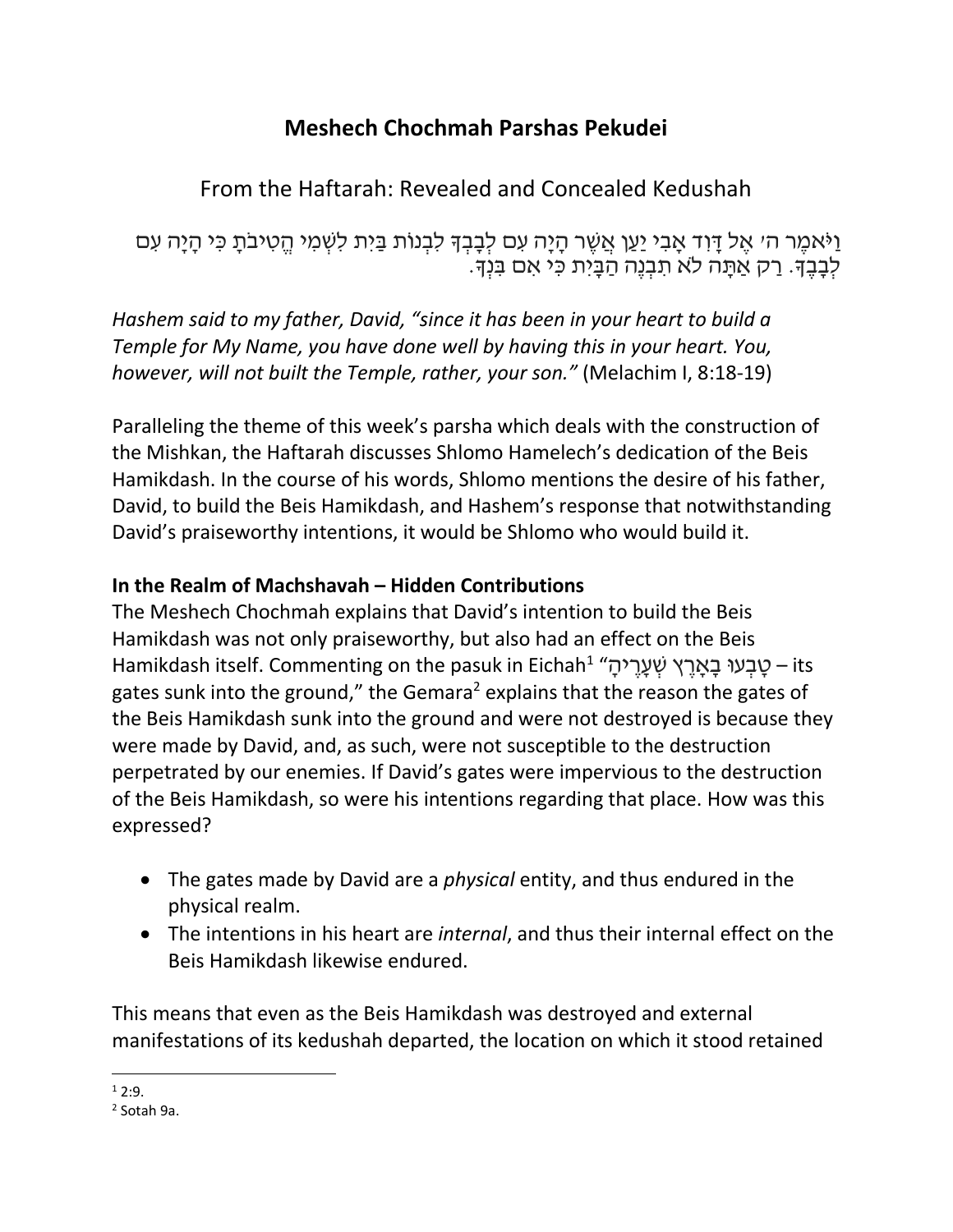its kedushah on a hidden level. This idea is expressed in the Gemara<sup>3</sup> commenting on the words in Tehillim<sup>4</sup> "מוֹשִׁיבִי עֲקֶרֶת הַבַּיִת – He establishes the mainstay of the house":

אמרה כנסת ישראל לפני הקדוש ברוך הוא, רבונו של עולם, שמוני בניך כחולדה זו הדרה בעיקרי בתים

*Said the Assembly of Israel before the Holy One, Bless is He, "Master of the world, Your children have made me<sup>5</sup> like a weasel who dwells in the foundations of houses."*

This reflects the fact that in times of exile, the highest qualities of Israel, called ישראל כנסת, do not disappear but retreat underground, so to speak, existing in a concealed capacity. Likewise, even in the absence of the Beis Hamikdash, the Shechinah continues to reside in a hidden manner. This is due to the internal desire of David to build the Beis Hamikdash, a desire which was not physically expressed, but whose effect continue to endure.

This is the meaning of Hashem's words to David concerning his intentions "הַטִיבֹתַ כִּי הַיָּה עָם לִבְבֵדּ. These words do not simply mean that David's intentions *were* good, but rather, that they *effected* good, for they found expression in the continual presence of the Shechinah, albeit in a hidden manner.

### **In the Realm of Halachah – Rabbeinu Chaim Kohen**

The Meshech Chochmah proceeds to explain that this idea, though "hidden" in nature, actually expresses itself in the realm of practical halachah, in relation to bamos – private altars. The Gemara<sup>6</sup> states that the permissibility of offering korbanos on *bamos* is dependent on whether there is a centralized location for korbanos, i.e. the Mishkan or Beis Hamikdash. Therefore, for example:

- Prior to setting up the Mishkan in Shiloh, *bamos* were permitted.
- As long as the Mishkan was operating in Shiloh, *bamos* were forbidden
- Once operation of the Mishkan in Shiloh was discontinued, *bamos* were again permitted.

 $\overline{a}$ <sup>3</sup> Pesachim 118b

 $4113:9$ .

 $5$  Through their sinful actions – Rashi.

<sup>6</sup> Megillah 10a.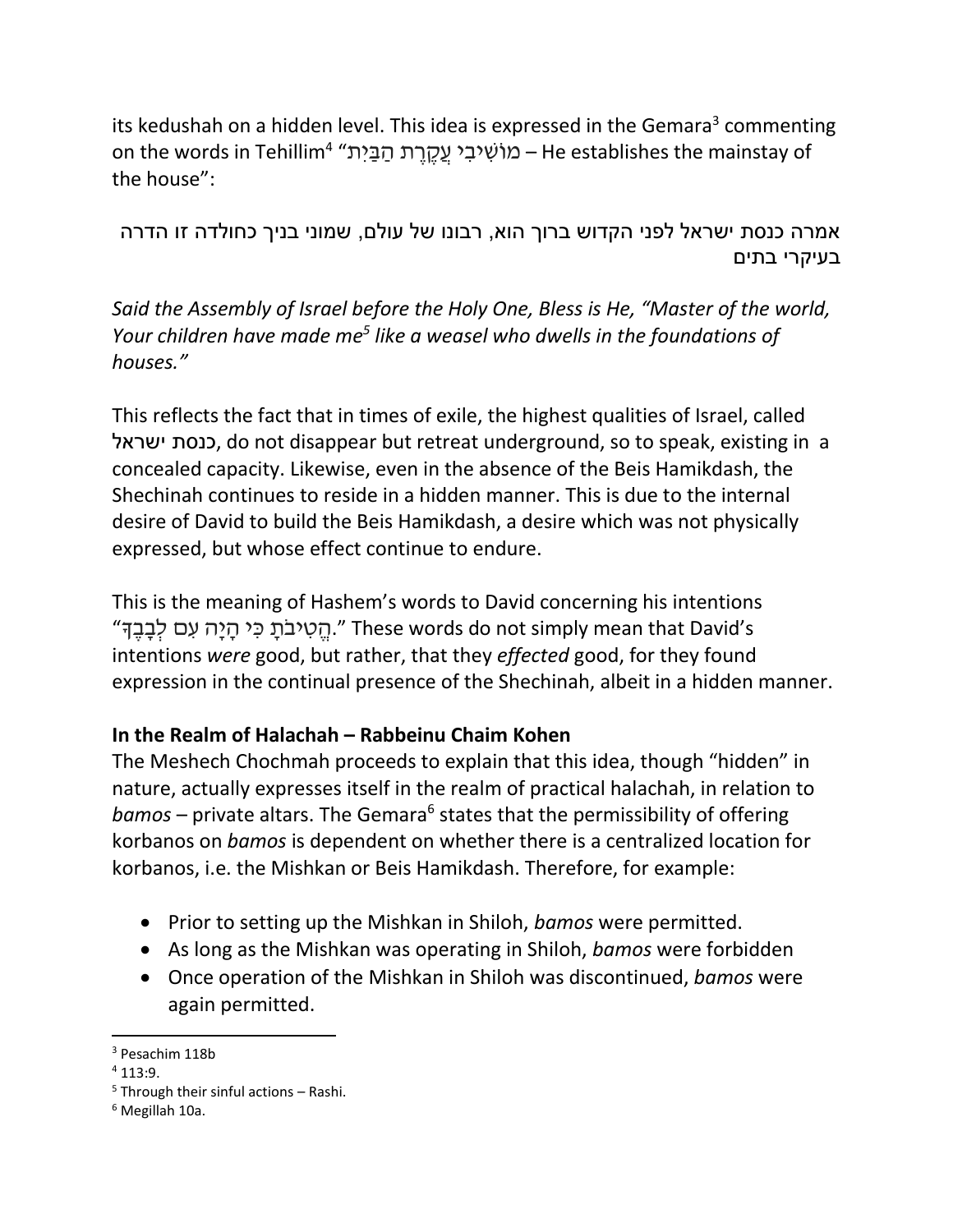With the establishing of the Beis Hamikdash in Yerushalayim, *bamos* were once again forbidden.

What about after the destruction of the Beis Hamikdash? The answer to this question would seemingly hinge on the well-known debate in the Talmud as to whether the sanctity invested in the location of the Beis Hamikdash was permanent or not.

- If the sanctity is permanent, *bamos* remain forbidden
- If the sanctity only pertained as long as the Beis Hamikdash was standing, then *bamos* should be permitted after its destruction.

In light of this seemingly straightforward equation, one of the Baalei HaTosafos, Rabbeinu Chaim Kohen,<sup>7</sup> makes a rather unusual statement, namely, that even if the kedushah of the Mikdash and its location was only temporary, *bamos* nonetheless remain forbidden even after its destruction.

What are we do make of this statement, which seems to run counter to the parameters of *bamos* as set forth in the Gemara?

The answer, says the Meshech Chochmah, is that the debate in the Gemara regarding whether the kedushah of the Mikdash is temporary or permanent relates solely the *external manifestation* of that kedushah, which would allow for the full functioning of the avodah in the Beis Hamikdash. However, even the opinion that the kedushah was temporary recognizes that it fundamentally continues to exist in a concealed manner, to the extent which precludes offering korbanos on *bamos* in any other location!

#### **In the Realm of Parshanut – Neviim and Kesuvim**

Based on this idea, the Meshech Chochmah proceeds to explains a discrepancy between two pesukim which seemingly describe the exact same thing. Perek 9 of Melachim 1 presents Hashem's words to Shlomo following the dedication of the Beis Hamikdash, during which He warns that neglect of following in Hashem's ways on the part of the people could lead to its destruction. Pasuk 8 of that perek reads:

 $\overline{\phantom{a}}$ 

<sup>7</sup> Cited in Tosafos ibid. s.v. *mai taama*.